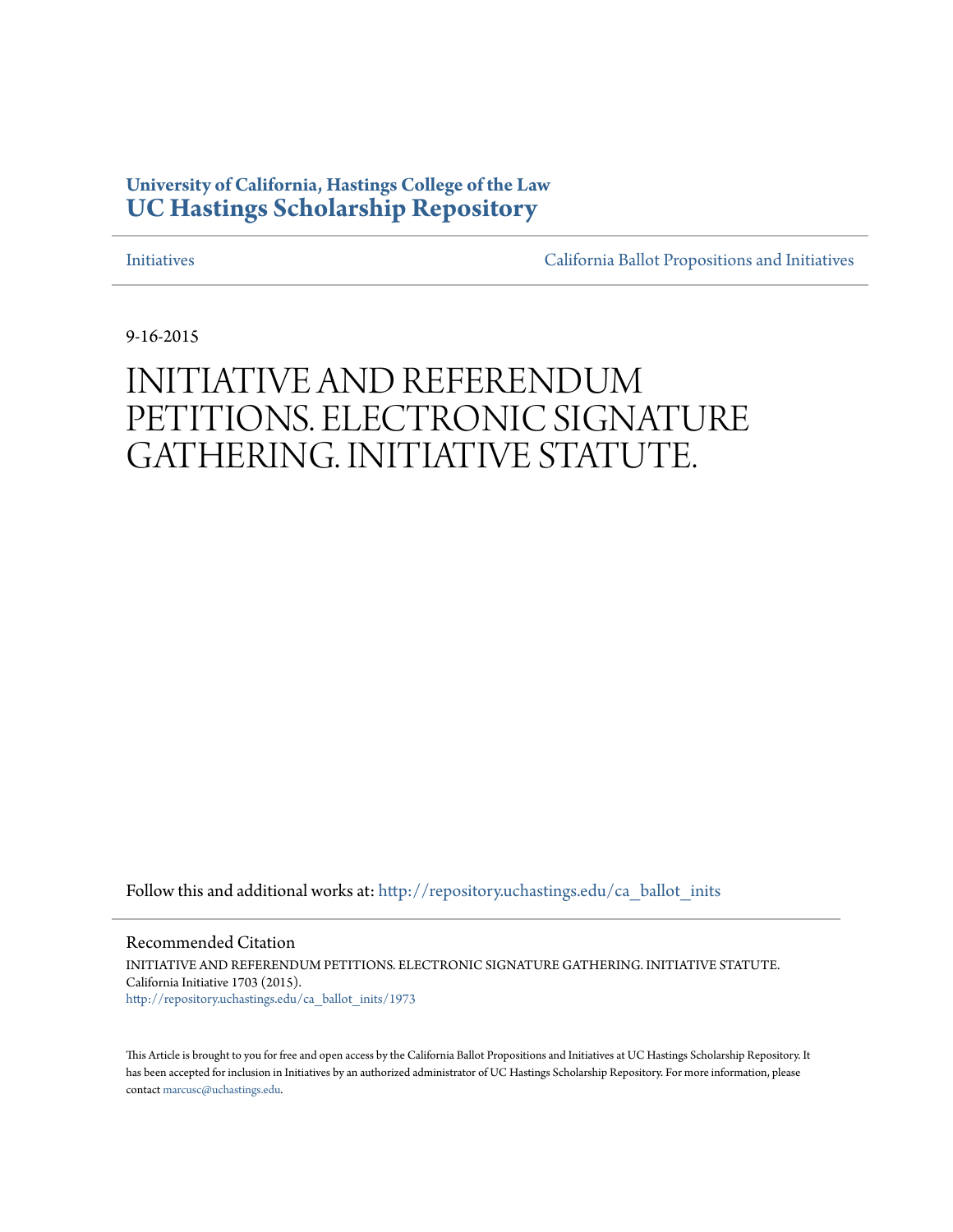15-0042

Ms. Ashley Johansson Initiative Coordinator Office of the Attorney General 1300 "I" Street Sacramento, CA 95814-2919

REVEIVED

**JUL** 16 2015

INITIATIVE COORDINATOR ATTORNEY GENERAL'S OFFICE

Re: Request for Title and Summary for Proposed Initiative

Pursuant to Article II, Section 10(d) of the California Constitution, this letter respectfully requests that the Attorney General prepare a circulating title and summary of the enclosed proposed statewide initiative: "The Preservation and Modernization of California Direct Democracy Act."

Also enclosed are the required signed statements pursuant to California Elections Code sections 9001 and 9608, and a check in the amount of \$200.

Please direct all inquiries and correspondence regarding this proposed initiative to:

Bart C. Gilbert Initiatives Coordinator, Sovereign California BartGilbert@SovereignCA.org Sovereign California (FPPC ID: 1373550) P.O. Box 121165 San Diego, California 92112-1165

Thank you for your time and attention to this matter.

Sincerely,

Signature of Proponent  $B$ ARTON  $G$  GILBERT Printed Name  $W_{W}$   $3$ 

Date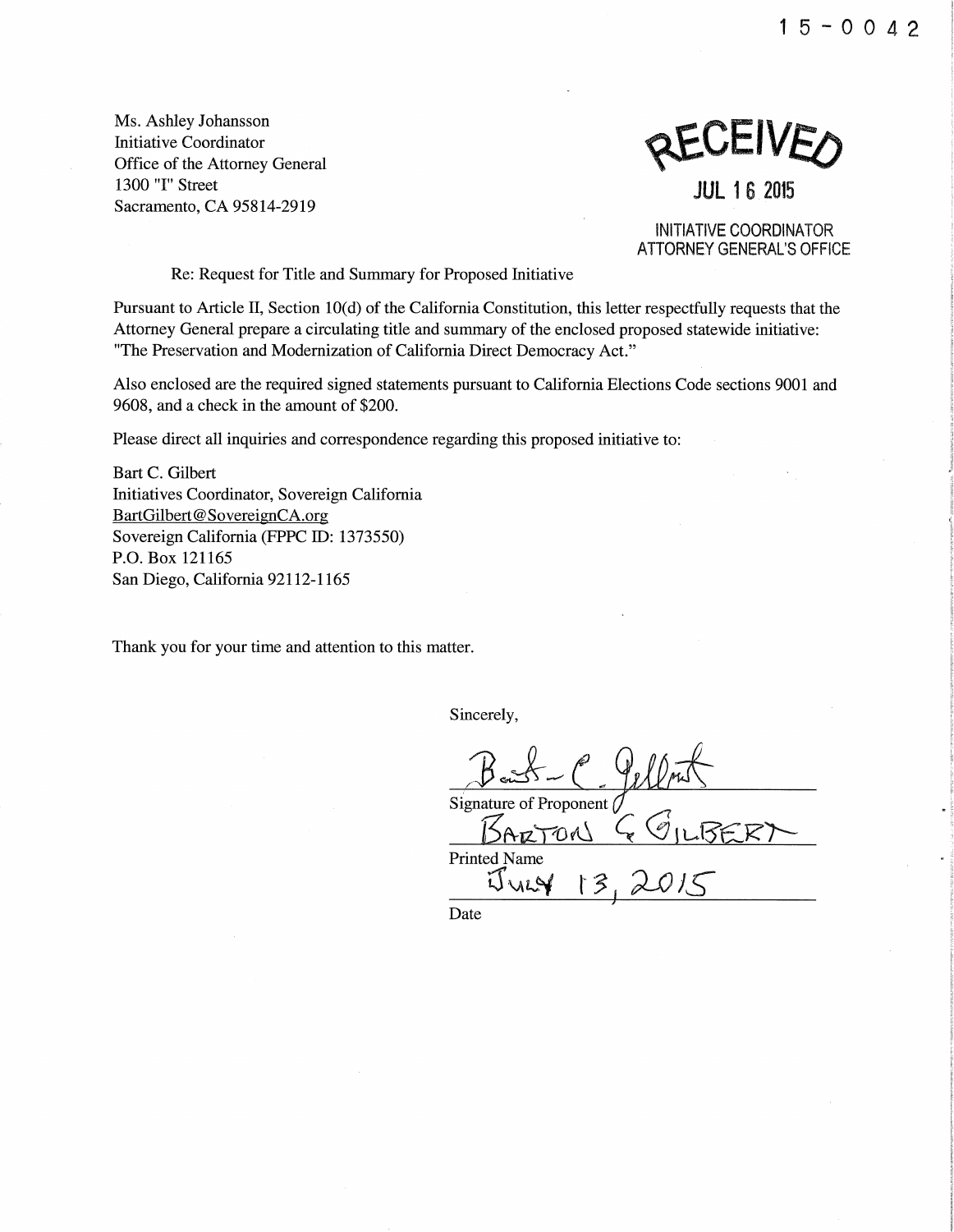## **THE PRESERVATION AND MODERNIZATION OF CALIFORNIA DIRECT DEMOCRACY ACT**

#### **CHAPTER 1. STATEMENT OF PURPOSE & TITLE.**

The Preservation and Modernization of California Direct Democracy Act is an Act of the people to preserve and modernize California's direct democracy by removing barriers and innovating the system.

#### **CHAPTER 2. INTENT & SUMMARY.**

**Article 1.** It is the intent of the People of California to-

- 1. Insert subsection (f) to Section 9001 of Division 9 ofthe Elections Code to discourage legislators from requiring proponents to pay a fee to file a ballot measure or referendum.
- 2. Insert subsection (d) to Section 9006 of Division 9 of the Elections Code to allow proponents of ballot measures to circulate petitions in any language they acquire a certified translation for.
- 3. Amend subsection (a) of Section 9020 of Division 9 of the Elections Code to allow for the collection of digital signatures for ballot initiatives and referenda.
- 4. Insert subsection (d) to Section 9020 of Division 9 of the Elections Code to allow for the collection of digital signatures for ballot initiatives and referenda.
- 5. Insert Section 2144 (subsections  $a 1$ ) to Division 2 of the Elections Code to allow for voters to store their thumbprint and/or digital signature during the voter registration process.

#### **CHAPTER 3. FILING FEES FOR ALL.**

Article 1. Section 9001 of Division 9 of the Elections Code is hereby amended as follows:

(f) Members of the Legislature shall be required to pay a fee of equal value to any ballot initiative filing fee pursuant to subsection (c) in order to propose or sponsor legislation. The fee shall be paid with the legislator's personal funds only and be placed in a trust fund in the office of the Treasurer and refunded to the legislator(s) if the legislation is signed by the Governor or otherwise enacted into law. If the legislation does not pass within the legislative session in which it was proposed, the fee shall be immediately paid into the General Fund of the state.

#### **CHAPTER 4. TRANSLATIONS OF PETITIONS.**

**Article 1.** Subsection (d) is hereby added to Section 9006 of Division 9 of the Elections Code as follows:

(d) A proponent may, at their own will and expense, circulate a petition for a ballot initiative or referendum in any language provided that the translated petitions are turned in to county elections officials with a notarized Certification of Translation Accuracy from a translation service provider that is EN15038- and IS09001-certified, and complies with the ASTM F2575 standard, along with a sample of the translated petition appended to it.

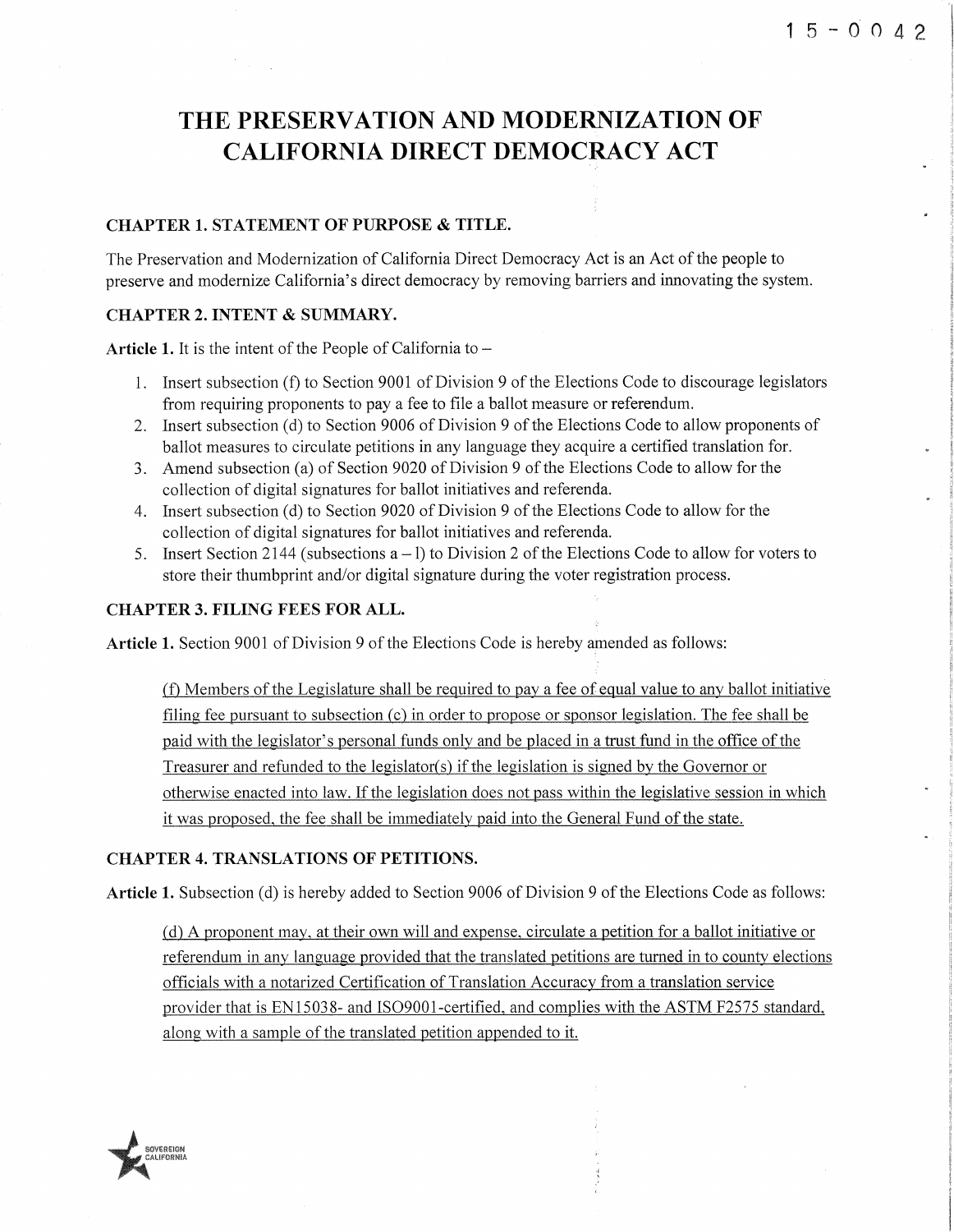#### **CHAPTER 5. DIGITAL SIGNATURES.**

Article 1. Subsection (a) of Section 9020 of Division 9 of the Elections Code is hereby amended, and subsection (d) is added, as follows:

(a) The petition sections shall be designed so that each signer shall personally affix provide all of the following:

(1) His or her signature.

(2) His or her printed name.

(3) His or her residence address, giving street and number, or if no street or number exists, adequate designation of residence so that the location may be readily ascertained. An incomplete or inaccurate apartment or unit number in his or her residence address shall not invalidate his or her signature pursuant to Section 105.

( 4) The name of his or her incorporated city or unincorporated community.

(d) Nothing in this section shall be construed as to prohibit or otherwise disqualify signatures collected for a petition with an electronic device.

**Article 2.** Section 2144 is hereby added to Division 2 of the Elections Code, as follows:

(a) County elections officials shall take all necessary steps, and an appropriation from the General Fund is hereby authorized, to establish a digital platform whereby voters may scan their thumbprint in order to add their digital signature to a petition via electronic device. This digital platform shall automatically provide for the petition the information required under section 9020(a), including the digital signature on file with the county Registrar of Voters pursuant to subsection (b) of this section.

(b) When an eligible voter in California obtains or renews his or her driver license or California state identification card, he or she may request to have their thumbprint scanned and appended to their online voter registration, along with their (1) digital signature, (2) full name, (3) residence address (including city, state, and ZIP code), (4) their photograph, and (5) a Voter Personal Identification Number chosen by the registrant herein referred to as a V-PIN.

(c) The county Registrar ofVoters shall store all information collected under subsection (b) including digital signatures and thumbprints voluntarily provided to them in a secure electronic database linked to the digital platform established in subsection (a).

(d) Scanned thumbprints may be used to sign a petition for a proposed ballot initiative or referendum. A thumbprint scanned and matched to a thumbprint on record with the county Registrar of Voters and a validated V-PIN shall be sufficient to authorize the county Registrar of Voters to provide the full name, residence address (including city, state, and ZIP code), as well as the digital signature of the elector on file for the petition via the digital platform .

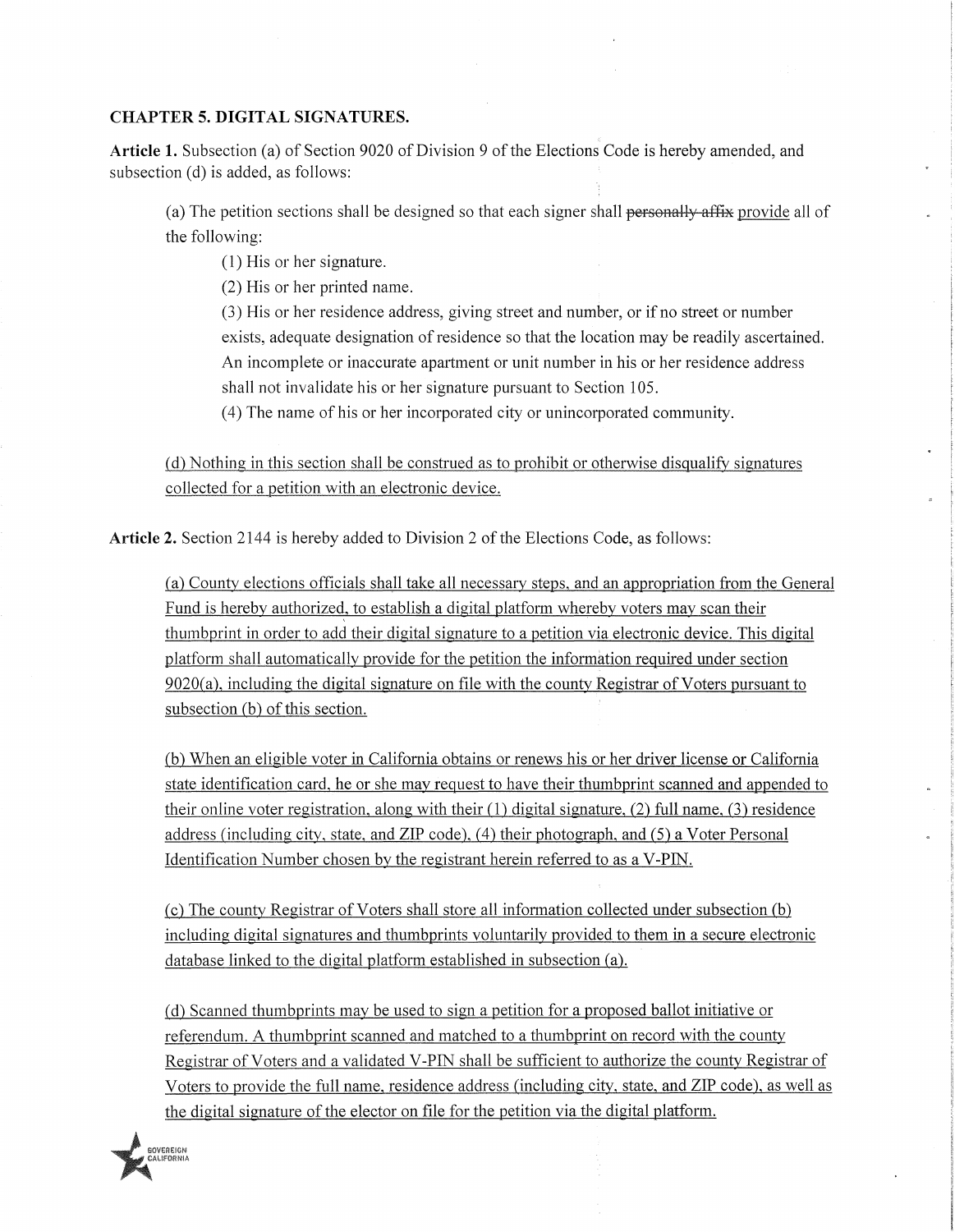(e) When a petition has been signed with the digital platform established in subsection (a), the digital platform shall transmit the voter's full name, residence address (including city, state, and ZIP code), and signature pursuant to section 9020(a), to the Registrar of Voters electronic database in the county where the elector is registered to vote. The information required for a valid signature under section 9020(a) shall then be validated by a county elections official. If the county elections official deems the signature to be accurate and genuine, the transmitted signature and accompanying information shall be counted as a signature towards qualifying the petition.

(f) An elector who provides their digital signature without their thumbprint pursuant to subsection (b), may add their full name, residence address (including city, state, and ZIP code), as well as their digital signature to a petition via electronic device pursuant to subsection (a) if the elector can, via the digital platform established for this process, verify their  $(1)$  house number,  $(2)$  day, month, and year of birth, (3) ZIP Code, and (4) V-PIN on file with the county Registrar of Voters.

(g) A county Registrar of Voters shall employ reasonable security measures including employing administrative, physical, and technical safeguards to protect all information including scanned thumbprints and digital signatures collected and stored pursuant to subsections (a) and (b) of this section from unlawful disclosure and misuse.

(h) When a registered voter who has voluntarily provided their thumbprint and/or digital signature pursuant to subsection (a), he or she may request to have that thumbprint record and/or digital signature deleted from the electronic database by submitting a request in person to the county Registrar of Voters.

(i) A county elections official shall not process any request to delete a thumbprint record or digital signature from the electronic database without first having confirmed the identity of the voter requesting the deletion.

(j) A proponent of may submit handwritten signatures collected on paper petitions, digital signatures collected via the digital platform, or a combination thereof. For the purpose of verifying and counting signatures to qualify a ballot measure or referendum, county elections officials may not discriminate between, or give preference to, a handwritten or digital signature.

(k) When a proponent submits a combination of handwritten and digital signatures to qualify a ballot measure or referendum and a random sample check is performed for verification pursuant to section 9030, the random sample of signatures to be verified shall be drawn proportionally with respect to the total number of handwritten and digital signatures submitted for verification.

(k) Nothing in this section shall be construed as to require the use of a thumbprint or digital signature to register to vote or to sign a ballot initiative or referendum.

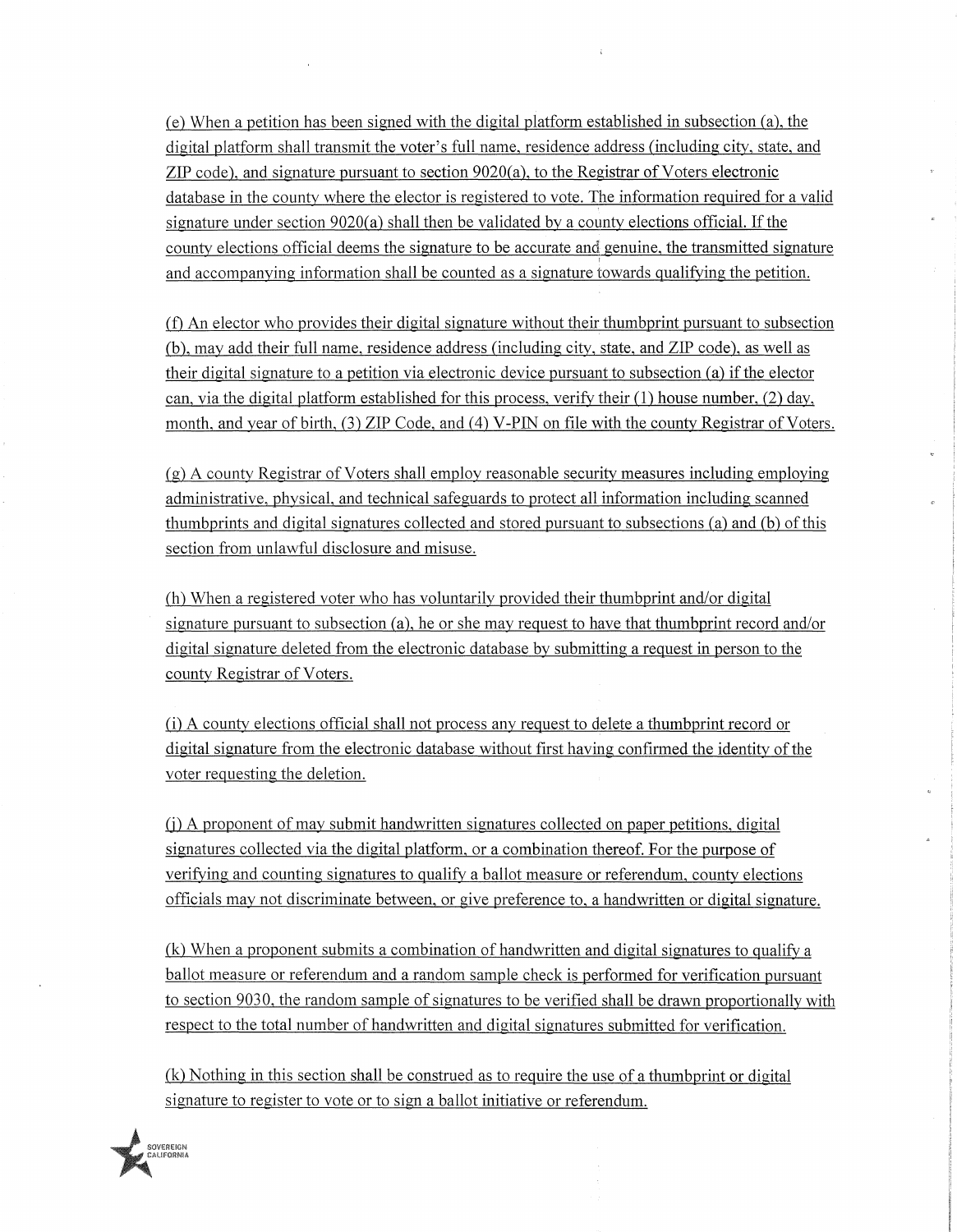(1) Nothing in this section shall be construed as to require the submission of a thumbprint along with a digital signature. An eligible voter may provide either, or both.

#### **CHAPTER 6. ELASTICITY.**

**Article 1.** This Act shall be liberally construed in order to effectuate its purposes.

**Article 2.** The California State Legislature shall have the power to make all laws which shall be necessary and proper for carrying into execution the provisions of this Act, including the authority to appropriate necessary funds from the General Fund.

#### **CHAPTER 7. SEVERABILITY.**

**Article 1.** Each provision of this Act shall be severable from every other provision for the purpose of determining the legal enforceability of any specific provision.

**Article** 2. If any provision of this Act is found by a court of competent jurisdiction to be unconstitutional, the remainder of the code shall continue in full force and effect.

**Article** 3. The Legislature is hereby ordered to modify any unenforceable or tmconstitutional provision to the slightest degree necessary to make it enforceable, remaining as close as possible to the original intent of the provision. If modification is not possible, the offending provision shall be stricken from the code, leaving the remainder of the code in full force and efiect.

#### **CHAPTER 8. LEGAL DEFENSE.**

**Article 1.** If this Act is approved by the voters of California and thereafter subjected to a legal challenge alleging a violation of or conflict with existing state or federal law, and, both the Govemor and Attorney General refuse to defend this Act, then the following actions shall be taken:

- (a) Notwithstanding anything to the contrary contained in Chapter 6 of Part 2 of Division 3 of Title 2 of the Government Code or any other law, the Attomey General shall appoint independent counsel to faithfully and vigorously defend Section 84311 on behalf of the State of California.
- (b) Before appointing or thereafter substituting independent counsel, the Attomey General shall exercise due diligence in determining the qualifications of independent counsel and shall obtain written affinnation from independent counsel that independent counsel will faithfully and vigorously defend Section 84311. The written affinnation shall be made publicly available upon request.
- (c) A continuous appropriation is hereby made from the General Fund to the Controller, without regard to fiscal years, in an amount necessary to cover the costs of retaining independent counsel to faithfully and vigorously defend Section 84311 on behalf of the State of California.